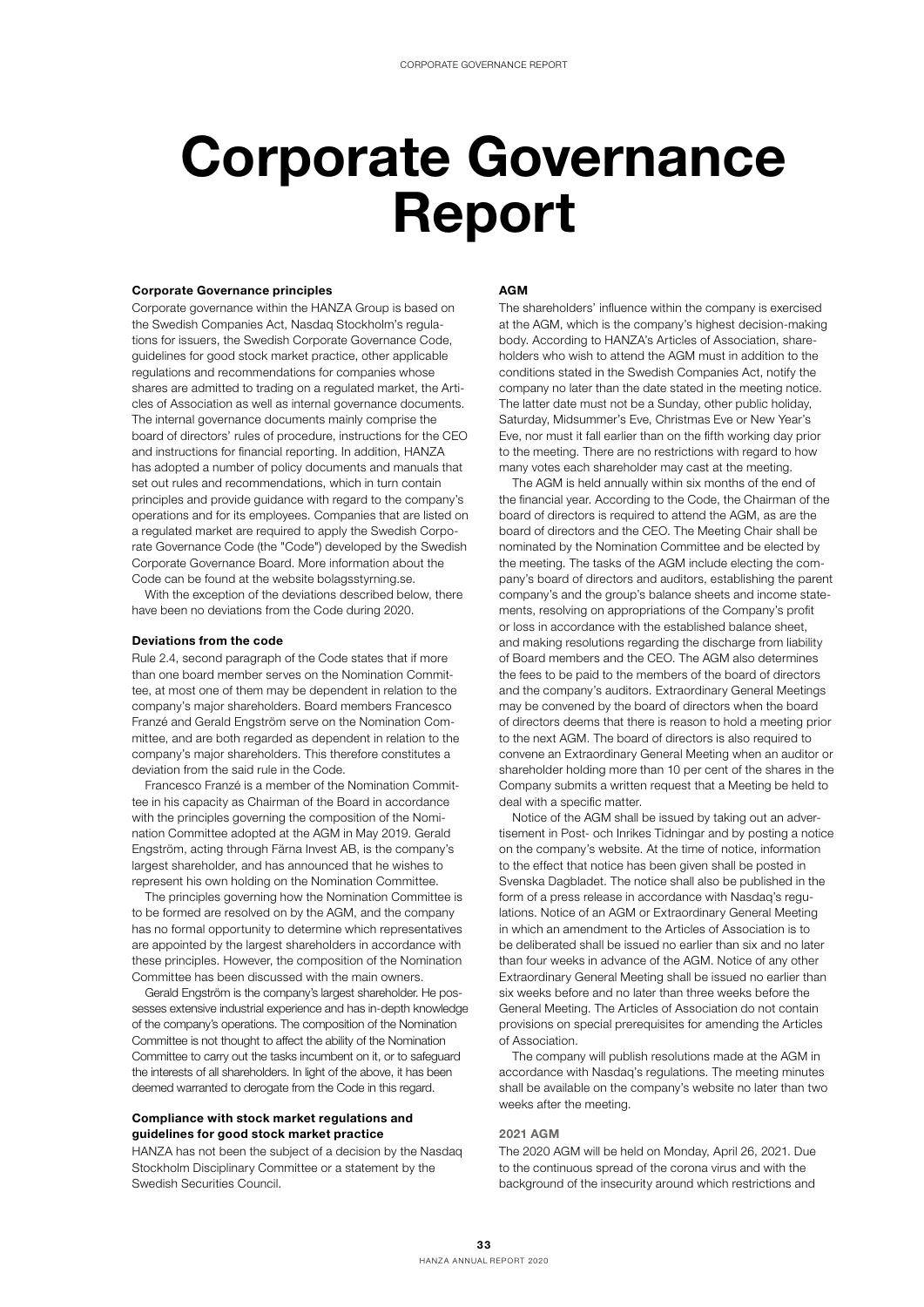recommendations which will apply for gatherings at the time of the AGM, the board of HANZA has decided that the AGM will be conducted solely by voting in advance, so called postal voting. There will be no possibility to physical attendance, neither personally nor through representatives, at the AGM. For further information about the AGM and how voting in advance of the AGM is carried out, appears in the notice of the AGM.

# Authorizations

At the AGM on April 27, 2020, in accordance with the Board of Directors' proposal, it was resolved to authorize the board of directors, on one or more occasions during the period up to the 2021 AGM, to resolve to increase the company's share capital by a maximum of SEK 330,000 (corresponding to 3,300,000 shares) through the issue of shares, warrants and/ or convertible bonds. The authorization allows the board of directors to resolve to issue shares, warrants and/or convertible bonds derogating from the shareholders' preferential rights and/or with a provision regarding vesting, set-off or other terms in accordance with the Swedish Companies Act. The authorization was equivalent to approximately 9.7 per cent of the share capital at the time of issue. The board of directors exercised part of the authorization in the acquisition of SLP in March 2021 as 1 800 000 new shares were issued.

## Nomination committee

According to the Code, listed companies must have a Nomination Committee whose mandate shall include preparing and establishing proposals for the election of Board members, the Chairman of the Board, the meeting chair and auditors. The Nomination Committee is also required to propose fees to Board members and auditors. The Nomination Committee shall consist of at least three members.

At the AGM on April 27, 2020, it was resolved to adopt an instruction and rules of procedure for the company's Nomination Committee according to which the Nomination Committee is required to consist of four members, including the Chairman of the board of directors. The Nomination Committee is appointed by the Chairman of the board of directors at the behest of the meeting; it contacts the three largest shareholders by voting rights according to Euroclear's printout of the shareholder register as of the last banking day of August, and invites them to appoint one representative each, who, together with the Chairman of the board of directors, constitute the Nomination Committee until a new Nomination Committee has been appointed in accordance with the mandate from the next AGM. In the event that any of the three largest shareholders do not wish to appoint a member of the Nomination Committee, the fourth largest shareholder shall be asked, and so on, until the Nomination Committee comprises four members (including the Chairman of the Board). The term of office for the nominated Nomination Committee shall run until such time as a new Nomination Committee is appointed. If a member should leave the Nomination Committee before its work is complete and if the Nomination Committee considers that there is a need to replace this member, the Nomination Committee shall appoint a new member according to the principles set out above, yet based on Euroclear's printout of the shareholder register, as soon as possible after the member has left the Nomination Committee. No fees shall be paid to the members for their work on the Nomination Committee.

The Nomination Committee shall submit proposals for resolutions on the following issues for the 2021 AGM:

- **Election of the meeting chair**
- Determination of the number of Board members
- Determination of fees and other remuneration paid to the

board of directors and its committees, with a breakdown as between the Chairman and other members

- Determination of fees to auditors
- **Election of Board members and the Chairman of the board** of directors and Vice Chairman of the board of directors
- **Election of auditors, and**
- **Proposed principles for the composition and work of the** Nomination Committee in advance of the 2022 AGM.

HANZA's Nomination Committee in advance of the 2021 AGM has consisted of the following persons.

|                                                            | Appointed<br>by                | Independent<br>of the com-<br>pany and its<br>management | Independent<br>of the compa-<br>ny's largest<br>shareholder<br>in terms of<br>votes |
|------------------------------------------------------------|--------------------------------|----------------------------------------------------------|-------------------------------------------------------------------------------------|
| Per Holmberg                                               | Ritter<br>Beteiligungs<br>GmbH | Yes                                                      | Yes                                                                                 |
| Gerald Engström                                            | Own<br>holding                 | Yes                                                      | No.                                                                                 |
| Massimo Franzé                                             | Own<br>holding                 | Yes                                                      | Yes                                                                                 |
| Francesco Franzé,<br>Chairman of the<br>board of directors | Own<br>holding                 | Yes                                                      | No                                                                                  |

# Board of directors

The board of directors bears the ultimate responsibility for HANZA's organization and for managing the company's operations. The CEO manages the day-to-day operations based on guidelines and instructions issued by the board of directors. The CEO regularly informs the board of directors of events that are of importance to the group. These include, among other things, the performance of the business as well as the group's earnings, financial position and liquidity. The board of directors has decided to establish an Audit Committee and a Remuneration Committee. See below for a more detailed description.

According to HANZA's Articles of Association, the board of directors is required to consist of a minimum of four and a maximum of ten members without deputies. Members are normally elected annually at the AGM to serve for the period until the end of the next AGM, but additional Board members can be elected during the year by convening an Extraordinary General Meeting. The Articles of Association do not contain any provisions relating to the appointment and dismissal of Board members.

At the 2020 AGM, Francesco Franzé, Gerald Engström, Håkan Halén, Helene Richmond and Sofia Axelsson were elected to serve as ordinary Board members of the company. Francesco Franzé was elected Chairman of the board of directors and Gerald Engström was elected Vice Chairman.

For a more detailed presentation of the board of directors and CEO, including information about holding of shares and other securities in the company and significant positions outside the company, see page 86.

According to the Code, the board of directors' size and composition must be such that the board of directors' ability to manage the company's affairs with integrity and efficiency is assured. A majority of the members of the board of directors must be independent in relation to the company and its management team. At least two of the members who are independent in relation to the company and its management team must also be independent in relation to the company's major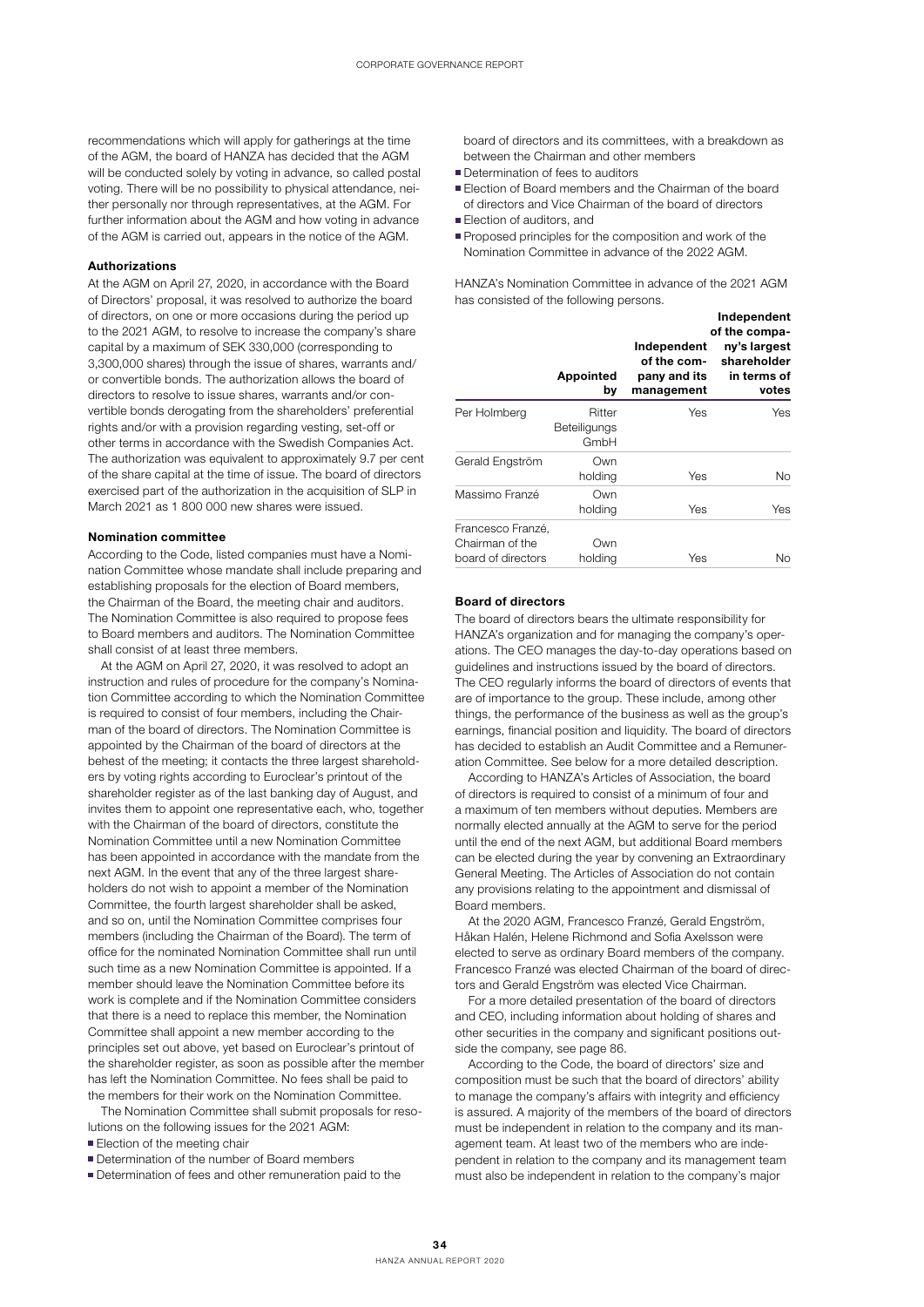shareholders. In addition, at most one Board member may serve on the company's management or in the management of the company's subsidiaries. The company assesses that the composition of the board of directors meets the requirements of the Code. Below is an account of the company's assessment of the independence of the Board members in relation to the company and its management as well as major shareholders.

| Member           | Independent of<br>the company and<br>its management | Independent of the<br>company's largest<br>shareholder in<br>terms of votes |
|------------------|-----------------------------------------------------|-----------------------------------------------------------------------------|
| Francesco Franzé | Yes                                                 | No.                                                                         |
| Gerald Engström  | Yes                                                 | <b>No</b>                                                                   |
| Håkan Halén      | Yes                                                 | Yes                                                                         |
| Helene Richmond  | Yes                                                 | Yes                                                                         |
| Sofia Axelsson   | Yes                                                 | Yes                                                                         |

## Diversity policy

The Nomination Committee applies rule 4.1 of the Code as a diversity policy in its preparation of proposals for the board of directors. The Nomination Committee has taken into account the need for a well-functioning board composition with regard to diversity and breadth, for instance in terms of gender, nationality, age and industry experience. The board of directors currently consists of three men and two women.

#### The board of directors' working methods

The board of directors adheres to written rules of procedure that are reviewed annually and established at the inaugural board of directors meeting held in conjunction with the AGM. In accordance with the board of directors' rules of procedure, the board of directors is responsible for the Company's organization and the management of its affairs, and is required to continuously assess the company's and the group's financial situation, and to continuously keep abreast of earnings performance, larger account holdings, financing conditions, liquidity and specific risks in the company. According to the rules of procedure, the board of directors is also responsible for establishing and following up on the company's strategy as well as its short-term and long-term business objectives.

The board of directors is also responsible for ensuring that the company's financial reporting and other disclosures to the stock market are characterized by openness and that they are accurate, relevant and reliable. The board of directors is also responsible for ensuring that the company has formalized procedures and processes in place to ensure good internal control and compliance. The board of directors is required to perform its duties in accordance with applicable legislation and other regulations applicable to the company.

The board of directors is responsible for appointing and, if necessary, dismissing the CEO. The board of directors is required to ensure that the CEO fulfills his duties in accordance with the board of directors' instructions, and to annually assess the CEO's work performance based on the short-term and long-term goals set by the board of directors.

In addition to the inaugural meeting, the board of directors is normally required to meet four to eight times a year; the meetings are scheduled based on the annual planning of the work to be done by the board of directors. To these, have in 2020 meetings in connection with quarterly reports and investments, been added. In accordance with what has been laid down in the board of directors' rules of procedure, the

board of directors evaluates its own work on an ongoing basis by holding open discussions within the board of directors and by conducting an annual board of directors evaluation. The outcome of the annual evaluation is submitted to the Nomination Committee.

#### The Audit Committee

The board of directors has set up an Audit Committee whose task is to prepare and consider matters relating to financial reporting, internal control and risk management and, if necessary, to participate in the contacts with the company's auditor in connection with the audit of the annual report and the auditors' ongoing review of the company during the financial year. The Audit Committee is also required to assist the Nomination Committee in connection with the auditor's election. The Audit Committee is a deliberating body and has no independent decision-making authority except insofar as the board of directors has explicitly authorized the Audit Committee to make decisions on a specific matter. The Audit Committee comprises Håkan Halén (Chairman), Francesco Franzé and Sofia Axelsson (Members). The main tasks of the Audit Committee are:

- to monitor and quality-assure the company's financial reporting;
- to continuously meet with the company's auditor for information and considerations relating to the focus, scope and content of the audit assignment and of the annual report and consolidated accounts, and to hold discussions regarding coordination between external and internal audit and the perception of the company's risks;
- to review and monitor the auditor's impartiality and independence, and to establish guidelines for the authorized procurement of other services rendered by the company's auditor;
- to evaluate the audit performance and to inform the Nomination Committee of the results;
- to assist the Nomination Committee in procuring the audit, preparing the election and remuneration of the auditor, and to make a recommendation to the Nomination Committee on these matters;
- to monitor the effectiveness, with regard to financial reporting, of the company's internal control, internal audit and risk management;
- dealing with any disagreements between the management team and the auditor;
- deliberations concerning the application of current accounting principles and the introduction of future accounting principles, as well as other requirements concerning accounting as stipulated by law, generally accepted accounting principles, current listing contracts or other applicable regulations.

## Remuneration Committee

The board of directors has established a Remuneration Committee whose task is to prepare and consider issues relating to remuneration and other terms of employment for the management team, evaluation of variable remuneration programs for the management team and follow-up and evaluation of the application of the guidelines governing remuneration to senior executives as resolved on by the AGM.

The Remuneration Committee is a deliberating body and has no independent decision-making authority except insofar as the board of directors has explicitly authorized the Remuneration Committee to make decisions on a specific matter. The Remuneration Committee consists of Francesco Franzé (Chairman) and Gerald Engström (Member). The Remuneration